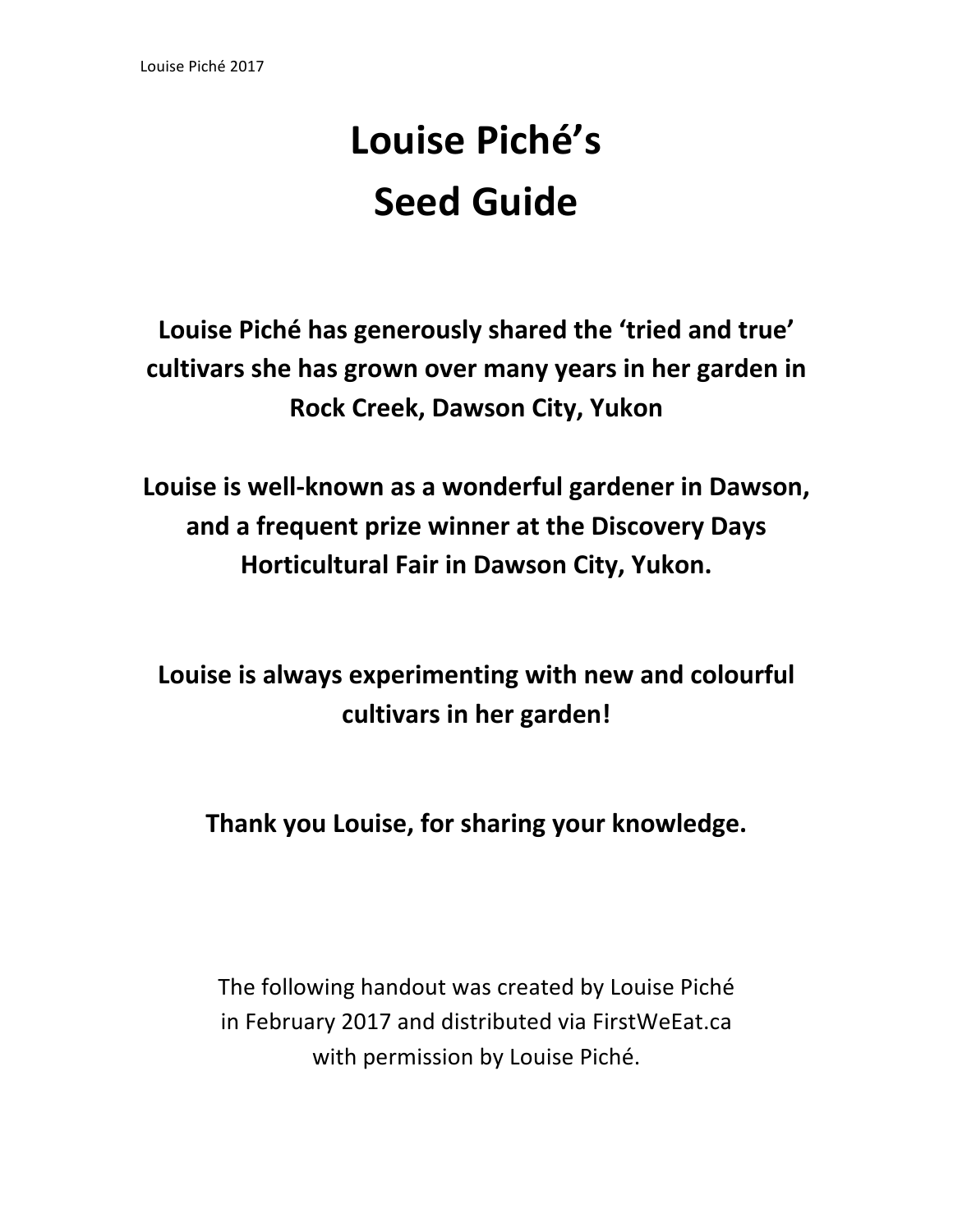# **Ground Cherries aka Golden Berries**

(Start indoors mid March, grow well in a large pot in greenhouse or outside)

Little Lantern W.H.Perron Seed Company www.whperron.com 65 days to maturity

#### **Peanuts**

(Soak for 24 hours in water before planting. Plant end of Feb. Grow indoors on window sill. Harvest when flowers are almost dry. Dry peanuts after harvesting outside in sun or in oven on low)

Garoy W.H.Perron Seed Company www.whperron.com

100 days to maturity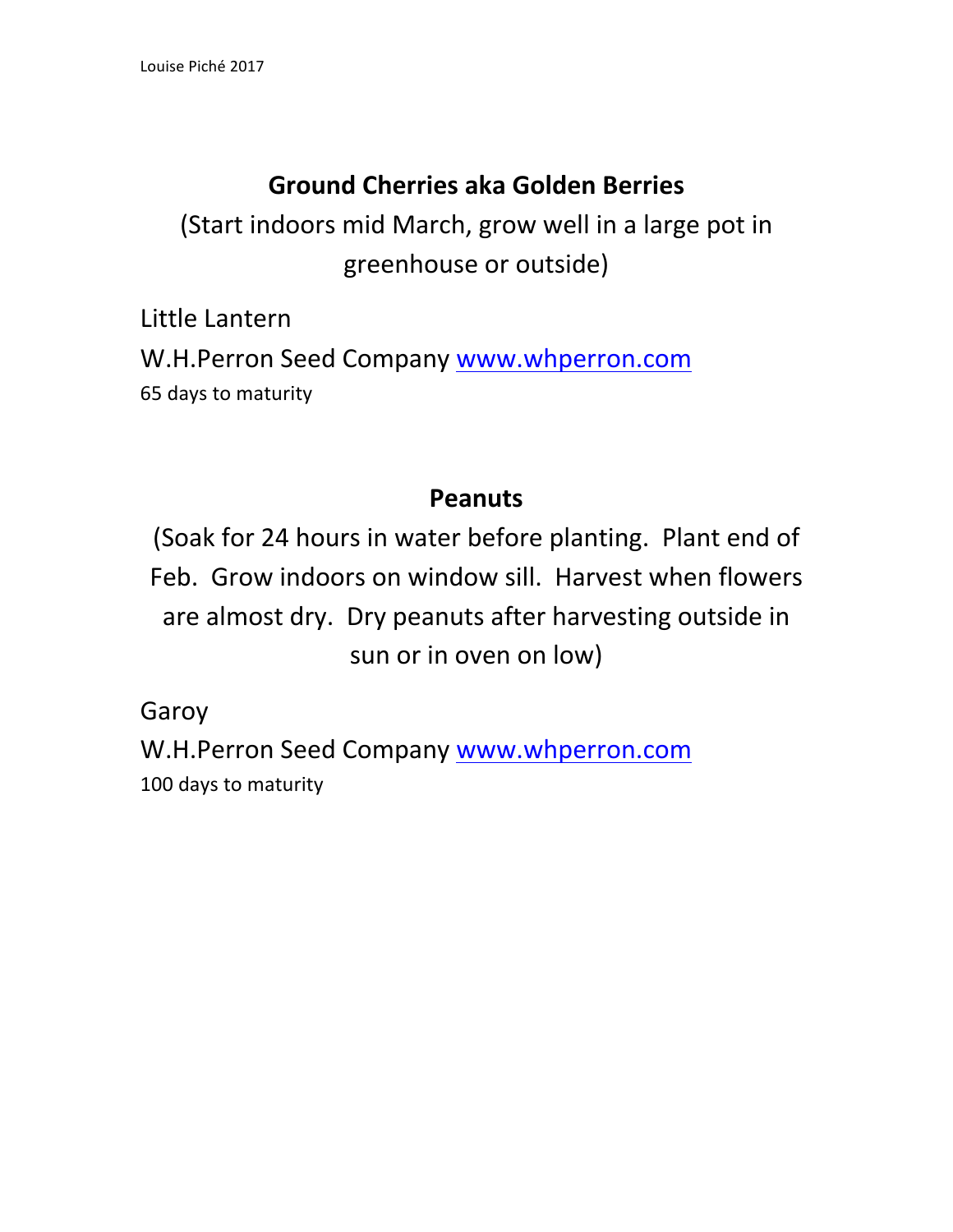# **Pumpkins**

Dilly of a Jack (giant pumpkins) Veseys Seeds www.vesseys.com Seeds 105 days to maturity

Neon (8-10 pounds, good pie pumpkin) Veseys Seeds www.vesseys.com Seeds 60-80 days to maturity

New Moon (white pumpkin, 25-35 pounds) Veseys Seeds www.vesseys.com Seeds 100 days to maturity

# **Strawberries**

(Pinch off flowers first year, produce fruit the second year)

Kent

Sent as a live root, not a seed

Veseys Seeds www.vesseys.com

White Carolina Pineberries (white with red dots)

Sent as a live root, not a seed

Veseys Seeds www.vesseys.com

Rainbow Treasure Hyb. (Flower colours of white, pink and hot pink)

Seeds

William Dam Seeds www.damseeds.com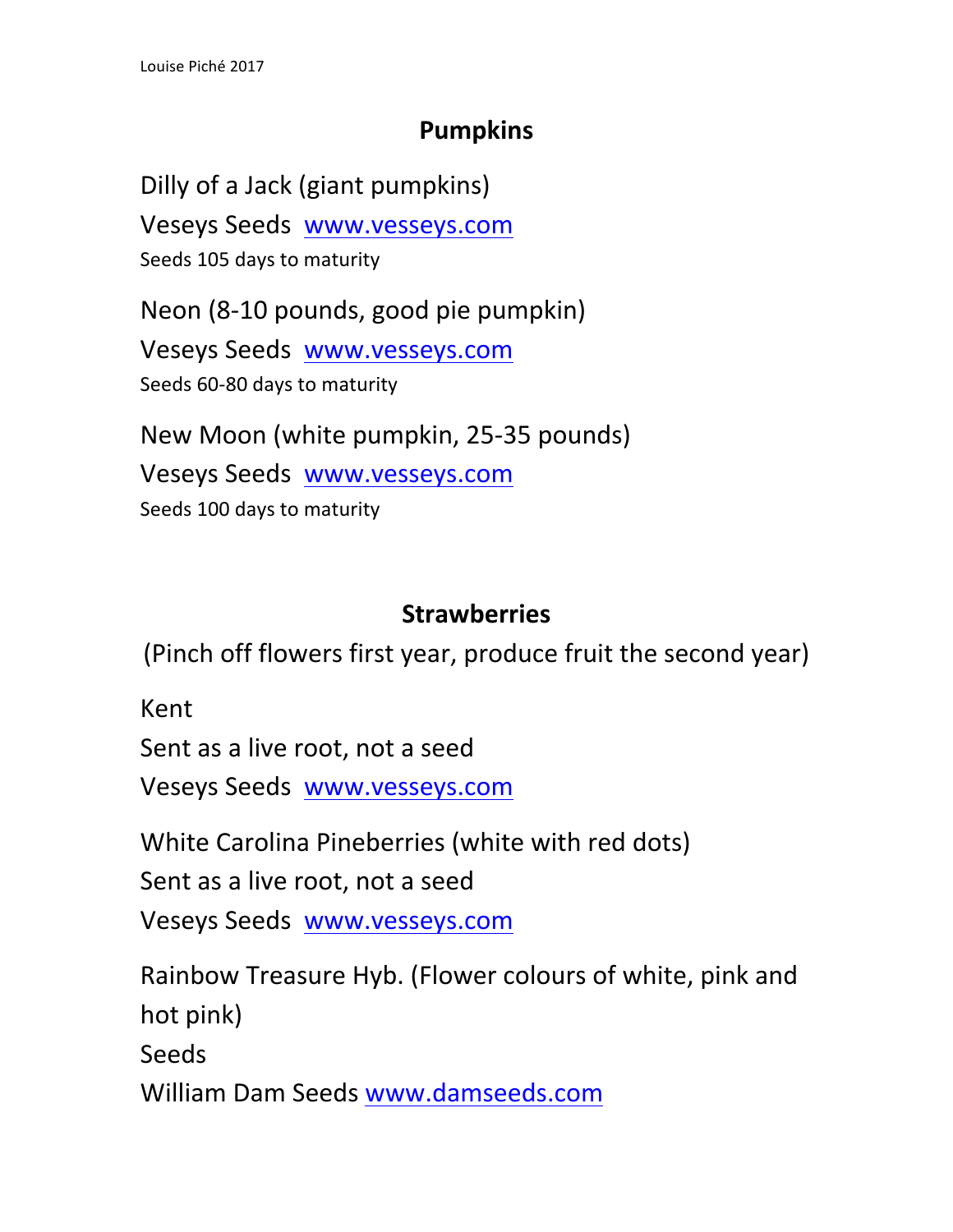#### **Asparagus**

(Buy roots, not seeds. Plant in  $\frac{1}{2}$  dirt +  $\frac{1}{2}$  sand. Plant roots in Spring. Second year harvest. Harvest by cutting from June till mid July, then stop cutting.)

Jersey Giant Green Roots Veseys Seeds

Purple Passion Roots

Veseys Seeds

Banga/W.H.Perron Seeds 55 days

Jade/West Coast Seeds Seeds 60 days

Wyatt/ Stokes Seeds 54 days

#### **Green Beans**

Banga/W.H.Perron Seeds 55 days

Jade/West Coast Seeds Seeds 60 days

Wyatt/ Stokes Seeds 54 days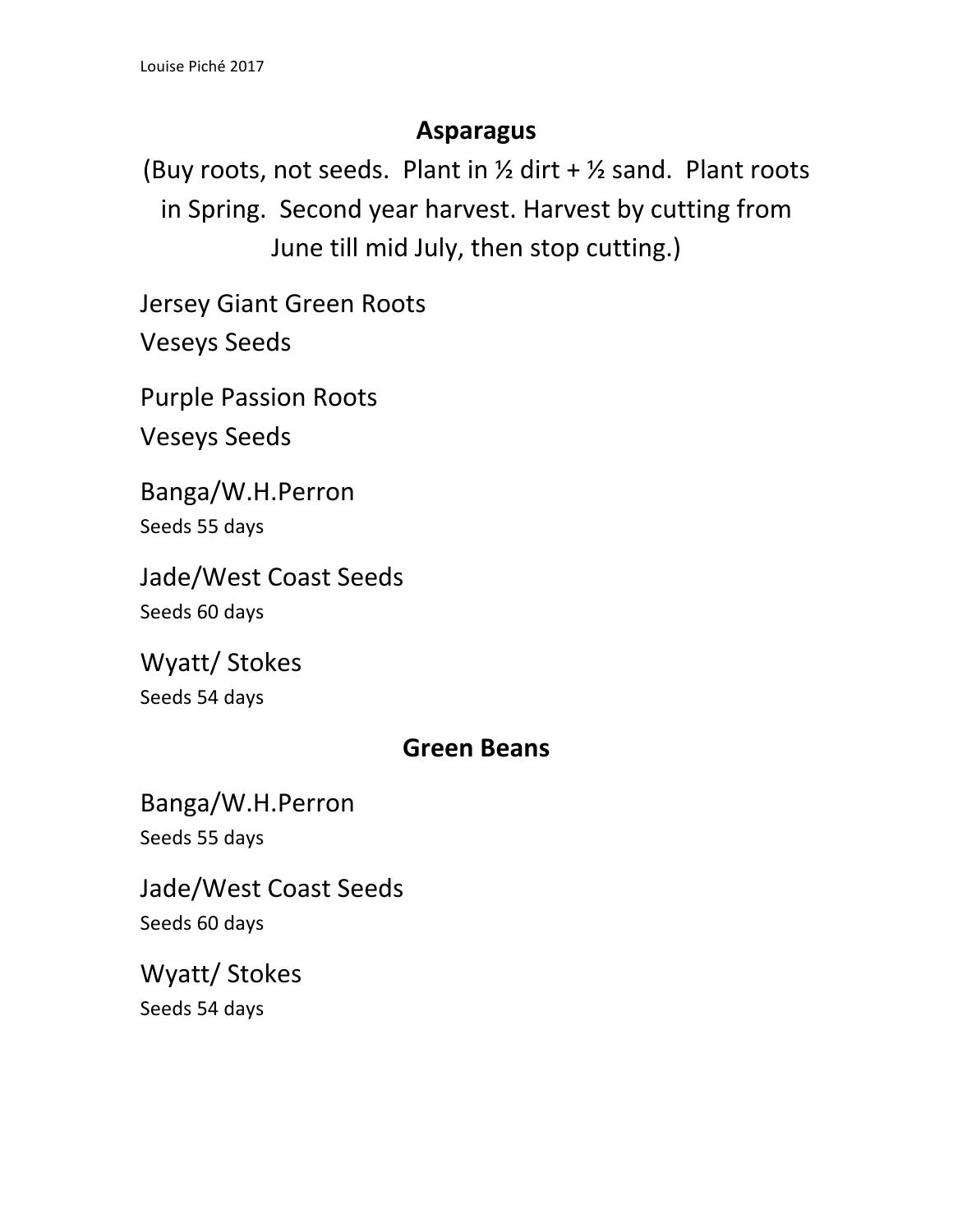#### **Yellow Beans**

Gold Mine/Stokes

Seeds 53 days

#### **Beets**

Taunus( Cylindra)/W.H.Perron Seeds 60 days

Detroit supreme (Round)/William Dam Seeds 60 days

# **Broccoli**

Aspabroc Broccolini/West Coast Seeds Seeds 50 days (baby broccoli)

Bay Meadow/William Dam Seeds 

Seeds 70 days

Everest/ Stokes Seeds 83 days

Goliath/Stokes Seeds 73 days

Greenbelt/West Coast Seeds Seeds 60 days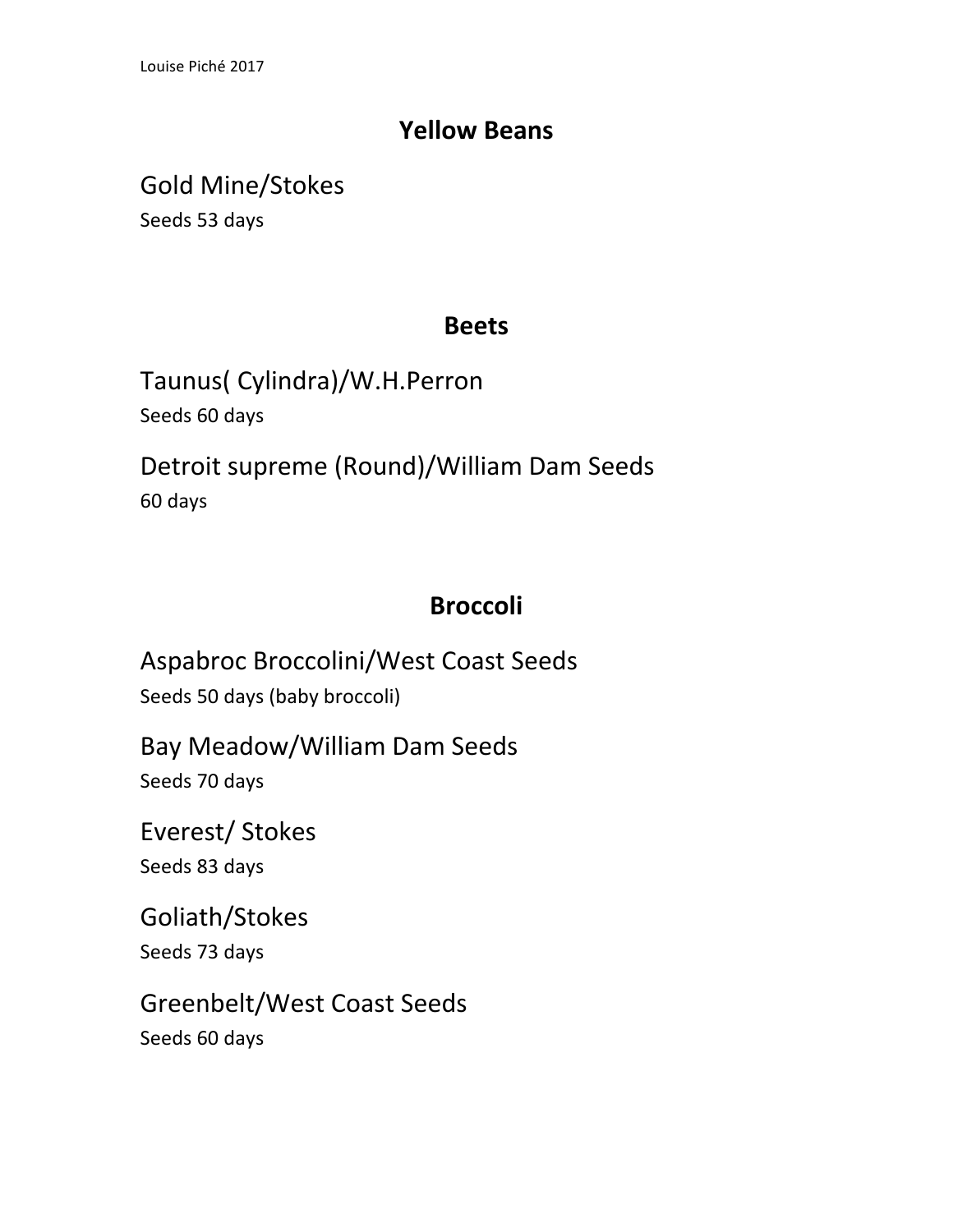## **Cabbage**

Hercules/Stokes Seeds 75 days

O.S. Cross Hyb./Denali Seeds Seeds 82 days (giant)

Primavoy/Stokes Seeds 98 days(savoy)

Primero Hyb./William Dam seeds Seeds 70 days(red)

Winner/Stokes Seeds 58 days

#### **Carrots**

Cellobunch/W.H.Perron Seeds 63 days(imperator)

Uppercut/Stokes Seeds 63 days (imperator)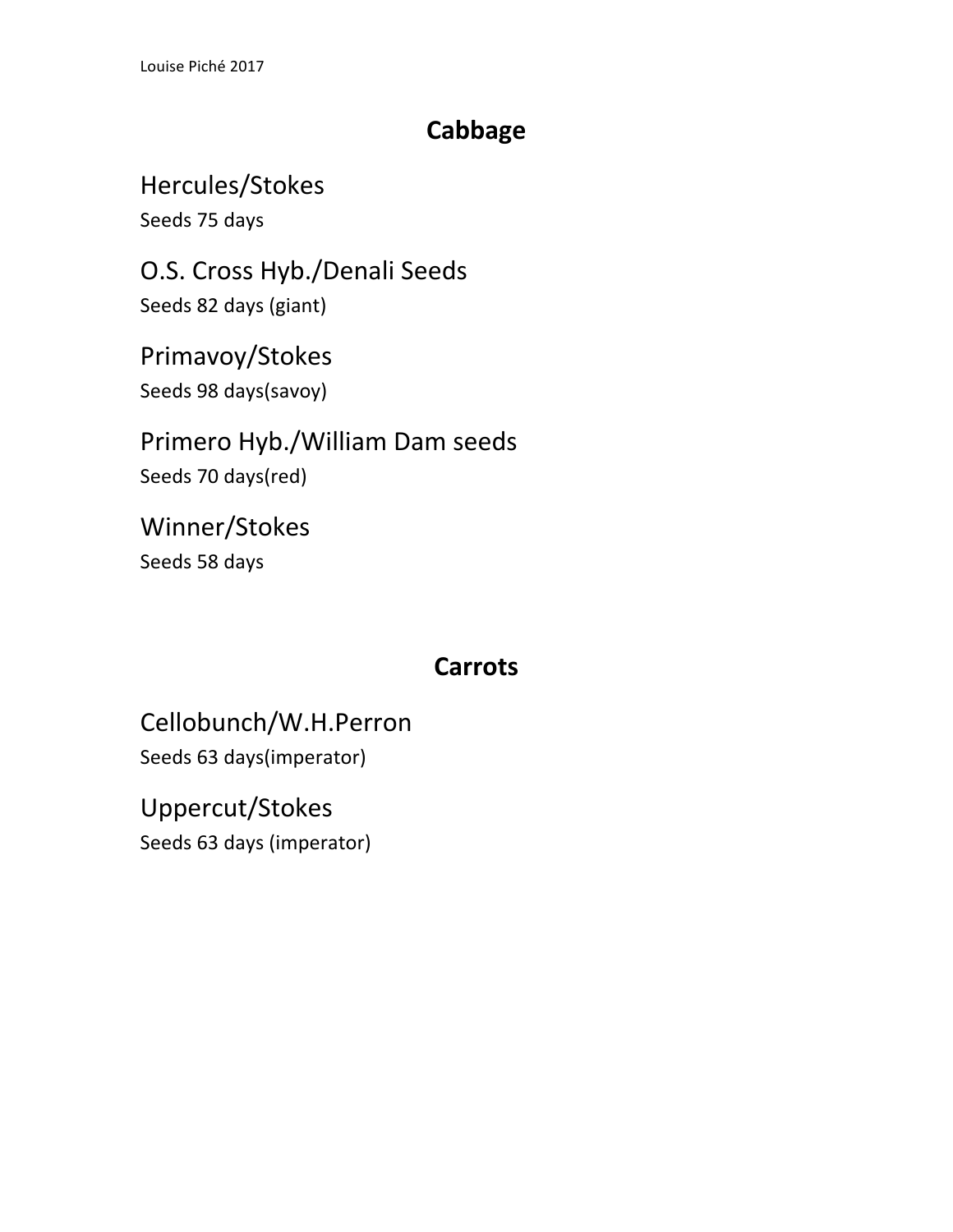## **Cauliflower**

Cheddard/W.H.Perron Seeds 80 days (orange)

Amazing/West Coast seeds Seeds 75 days (white)

Minuteman/W.H.Perron Seeds 68 days (white)

Snow Crown/Stokes Seeds 48 days

# **Cucumbers**

Jawell (like an English cucumber but shorter, 6-7", and grow faster) Stokes Seeds (Lebanese) Mouse melon

W.H.Perron

Seeds 55 days

Puccini (very productive! Good for pickles)

Stokes

seeds 53 days(pickle)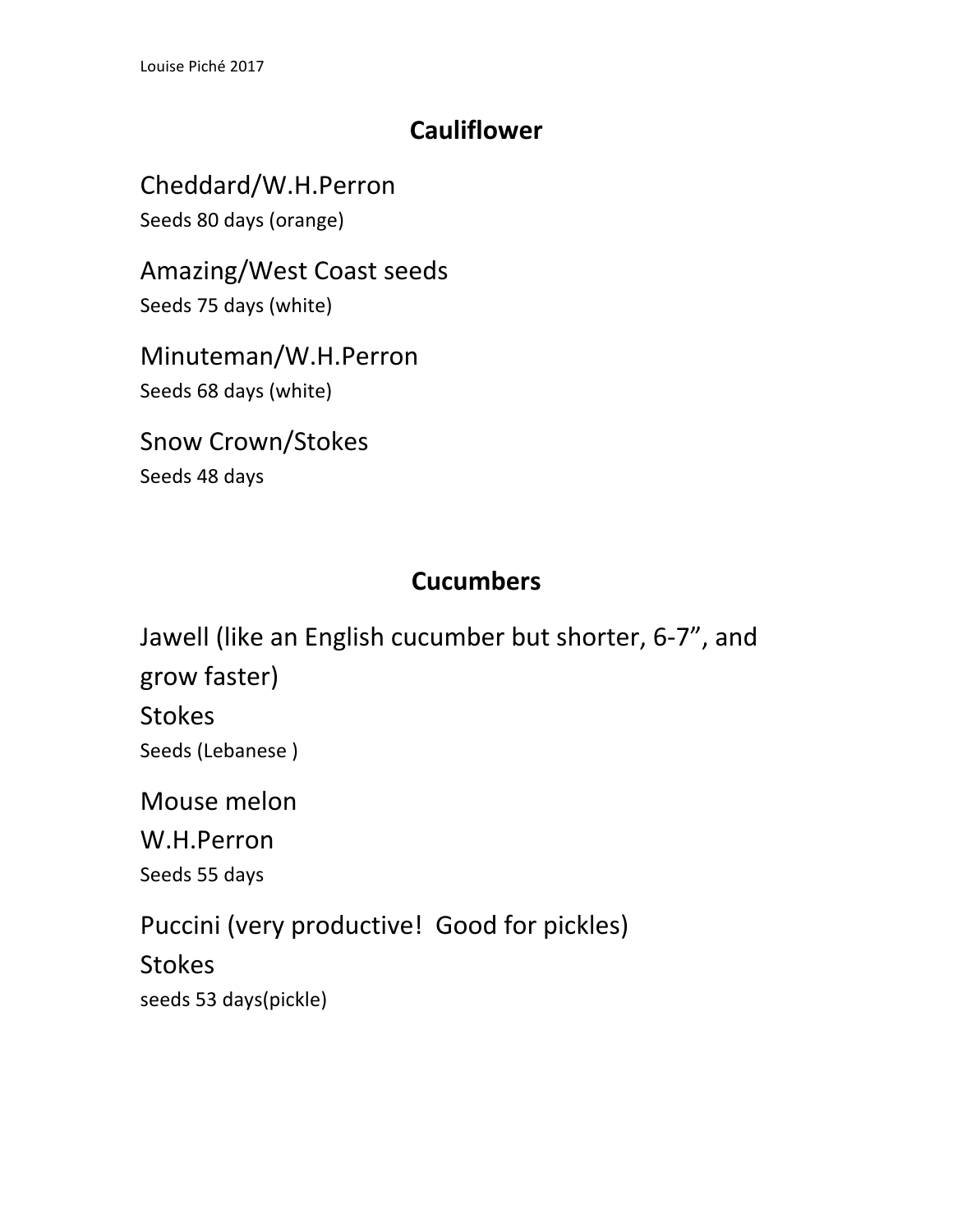#### **Fennel**

(start indoors mid March)

Preludio Hyb. Org. William Dam Seeds Seeds 65-75 days

## **Kohlrabi**

Superschmeltz/West Coast Seeds Seeds 70 days

## **Lettuce**

Bergam's Bio (leaf) W.H.Perron Seeds 48 days

Buttercrunch (butterhead) W.H.Perron

Seeds 55 days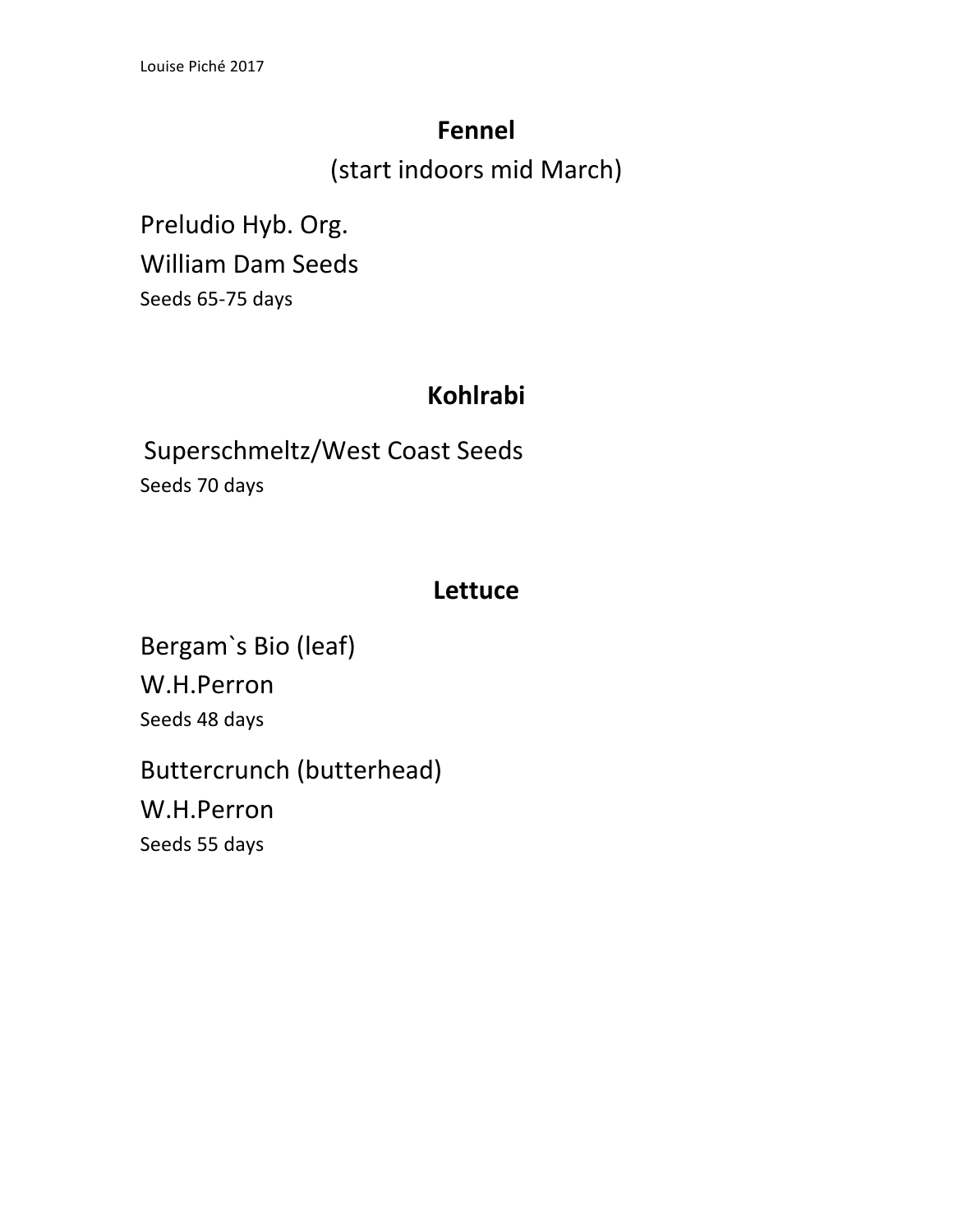#### **Onions**

Jaune Canada/W.H.Perron Bulbs 

Rouge Canada/W.H.Perron Bulbs

Spanish/W.H.Perron Bulbs

# **Parsnip**

(not so easy to grow)

Gladiator/West Coast Seeds Seeds 110 days

**Peas**

Premium/W.H.Perron Seeds 52 days

Spring/Stokes Seeds 52 days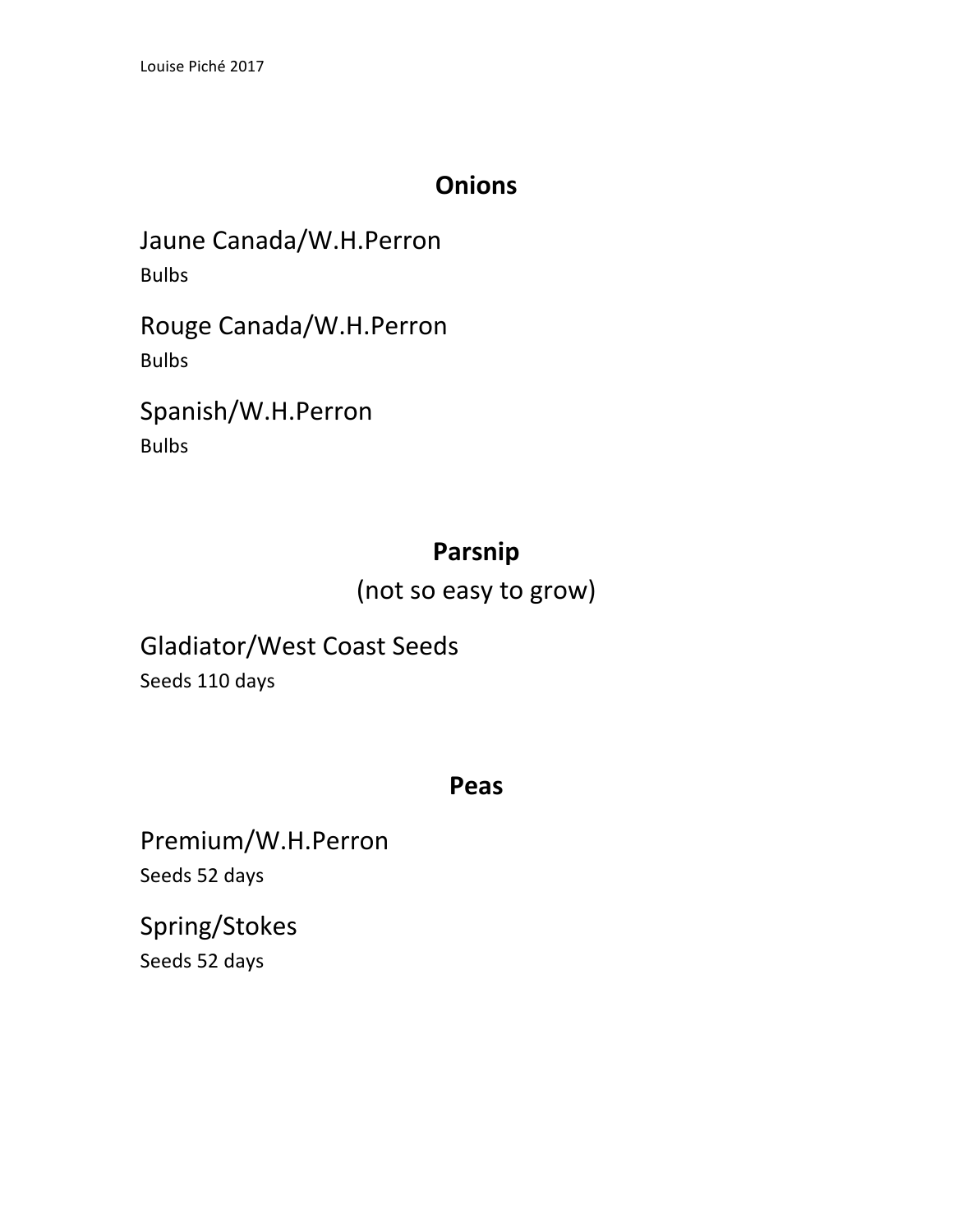#### **Peppers**

(Plant in Greenhouse)

Fat`n Sassy (4  $\frac{1}{2}$  inches) Veseys Seeds Seeds 65 days

Hybride Pretty N`Sweet (Green, Yellow, Red, 2.5X4 cm, Small but productive) W.H.Perron Seeds 60 days

#### **Potatoes**

Orchestra (white) West Coast Seeds Late season

Norland (red) W.H.Perron

Early season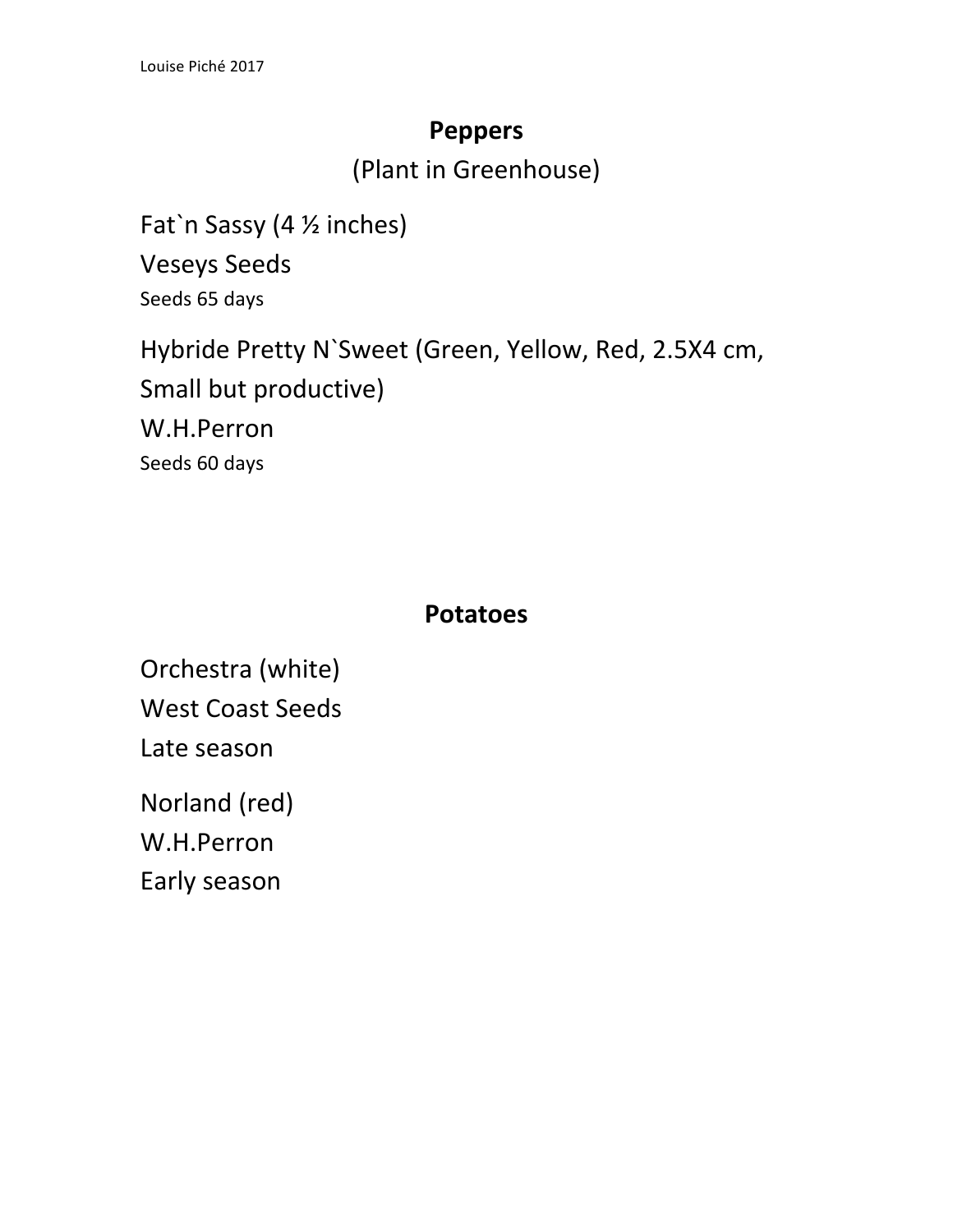## **Rutabaga**

#### Laurentien/William Dam Seeds

Seeds 90 days

# **Swiss Chard**

Bright Lights/William Dam Seeds Seeds 60 days

Celebration/W.H.Perron

Seeds 62 days

## **Tomato**

Cencara (indeterminate 140 gr.)

Stokes

Seeds 

Hybrid Chef's Choice (indeterminate orange 330 gr.)

W.H.Perron Seeds 70 days 

Manitoba (determinate bush)

West Coast Seeds

Seeds 65 days

Pozzano (italian 150 gr.)

W.H.Perron Seeds 68 days